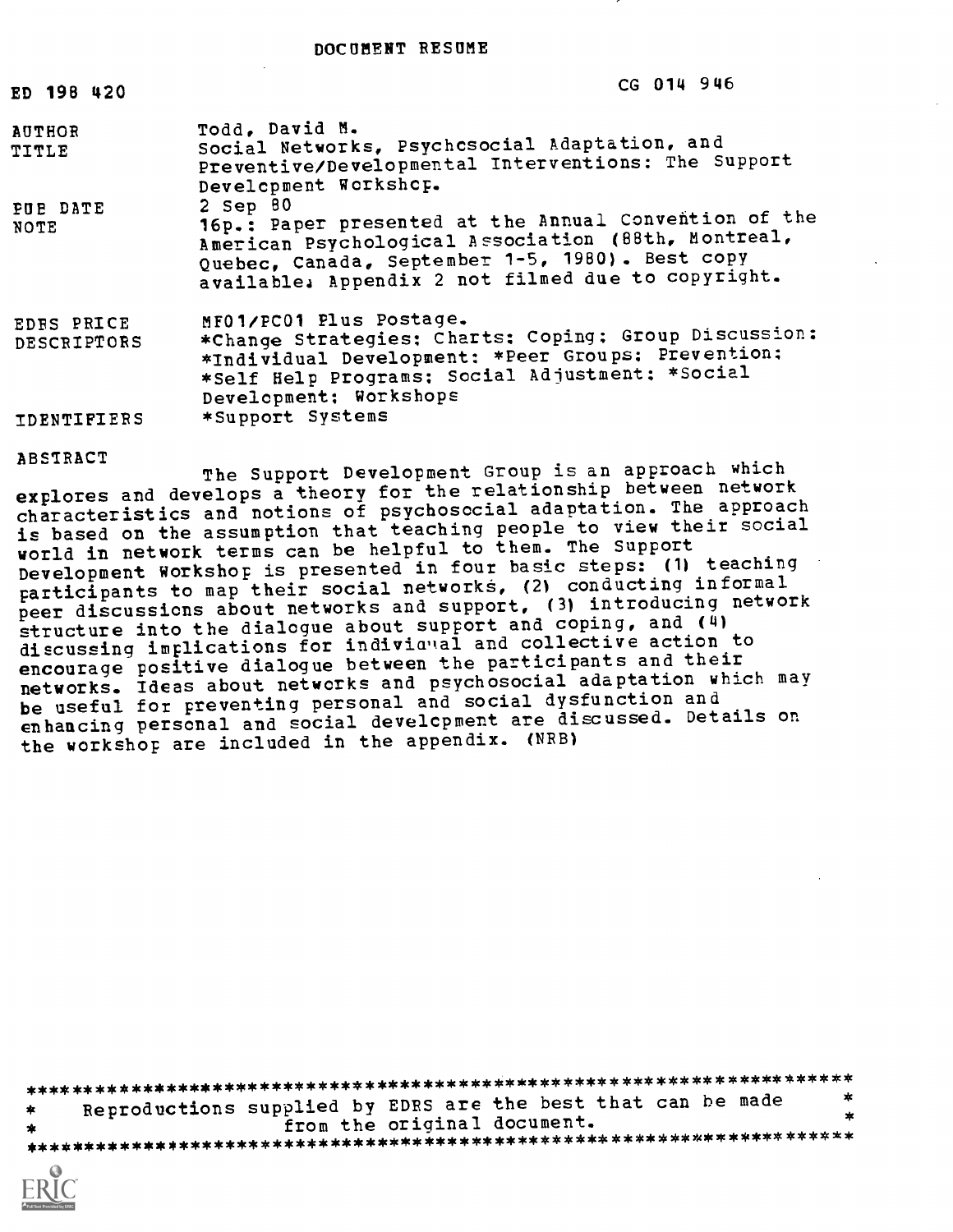## SOCIAL NETWORKS, PSYCHOSOCIAL ADAPTATION, AND PREVENTIVE/DEVELOPMENTAL INTERVENTIONS: The Support Development Workshop

David M. Todd University of Massachusetts at Amherst

> U S DEPARTMENT OF HEALTH. EDUCATION & WELFARE<br>NATIONAL INSTITUTE OF<br>EDUCATION

THIS DOCUMENT HAS BEEN REPRO-<br>DUCED EXACTLY AS RECEIVED FROM<br>THE PERSON OR ORGANIZATION ORIGIN.<br>LING IT POINTS OF VIEW OR OPINIONS<br>STATED DO NOT NECESSARILY REPRE-<br>SENICATION POSITION OR POLICY<br>EDUCATION POSITION OR POLICY

"PERMISSION TO REPRODUCE THIS MATERIAL HAS BEEN GRANTED BY

٠

 $\bullet$ 

 $(avd), \neg a$ 

TO THE EDUCATIONAL RESOURCES INFORMATION CENTER (ERIC).

Paper presented at a Meeting of the American Psychological Association, Montreal, Canada, September<sup>2</sup>, 1980.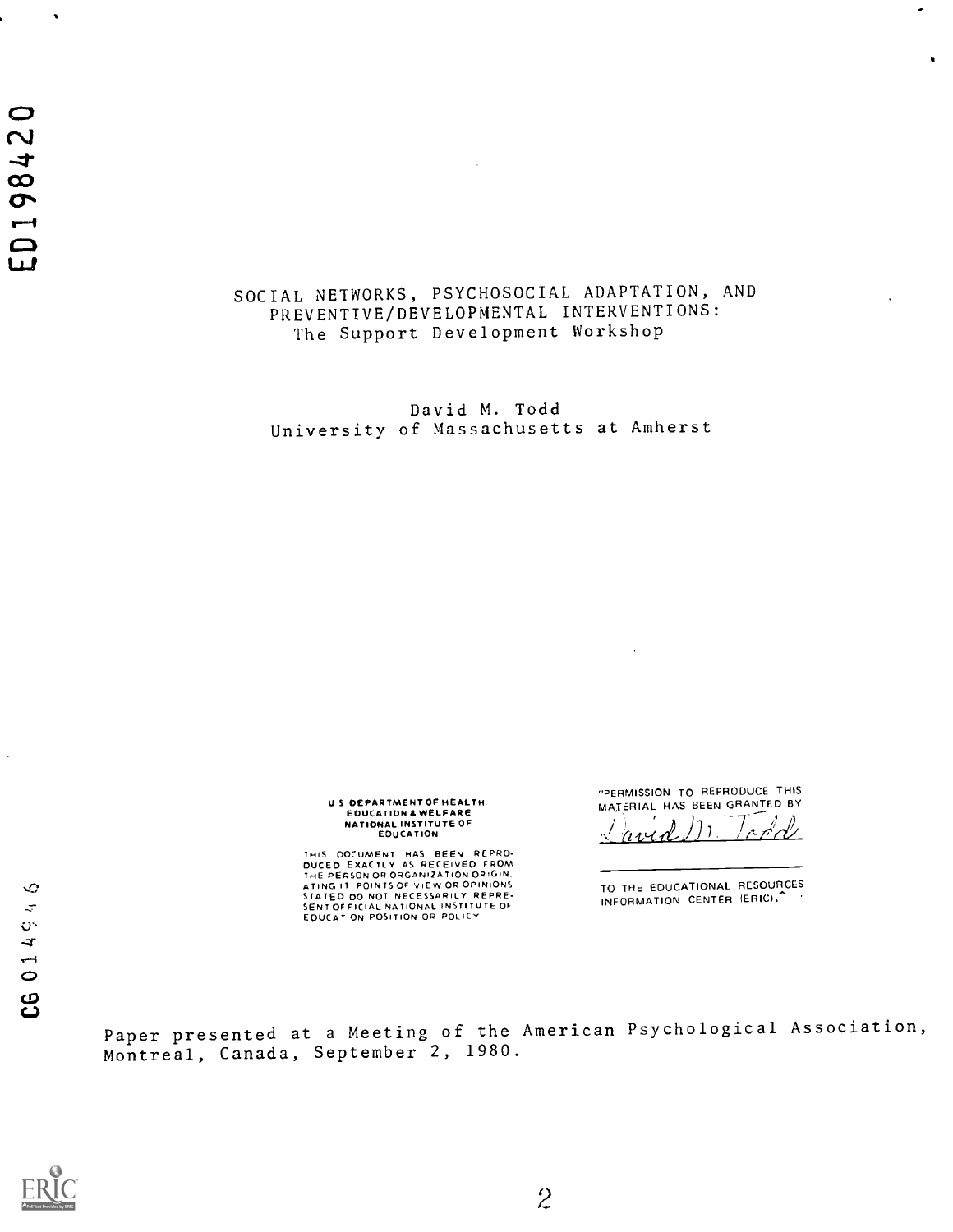Social Networks, Psychosocial Adaptation, and Preventive/Developmental Interventions: The Support Development Workshop<sup>1</sup>

David M. Todd University of Massachusetts at Amherst

The work I've been involved in is based on a couple of premises. The general premise is that the social or personal network is an especially critical level of analysis for understanding psychosocial adaptation. The social network has a strong bearing on issues such as social integration and identity; establishment of norms and issues of conformity and deviance; personal effectance and social power; and (the major focus for today) social support and personal coping. The unique value of the social network concept stems from several qualities. First, it is a structural concept, which includes not only the aggregate qualities of an individual's acquaintances, but also the pattern or structure of their relationship to one another. Secondly, it is an intermediate level of social structure between the microstructure of dyads, families and shall groups, on the one hand, and the macrostructure of communities, culture, race, and social class on the other (Granovetter, 1973). Finally, it is comprehensive with respect to the person, in that it cuts across the various life spheres and settings in which he or she is engaged. It was perhaps this quality which led the anthropologist, Jules Henry (1958), to refer to the social network as the "personal community". As such it represents an ideal basis for integrating our thinking about personal and social processes on a variety of levels.

This personal community has received considerable attention as a basis for psychosocial intervention. Perhaps most dramatic have been efforts to define

<sup>1</sup>Paper presented at a meeting of the American Psychologocial Association, Montreal, Canada, September 2, 1980.



 $\mathbf{A}$  and  $\mathbf{A}$  and  $\mathbf{A}$ 

 $\mathbf{J}$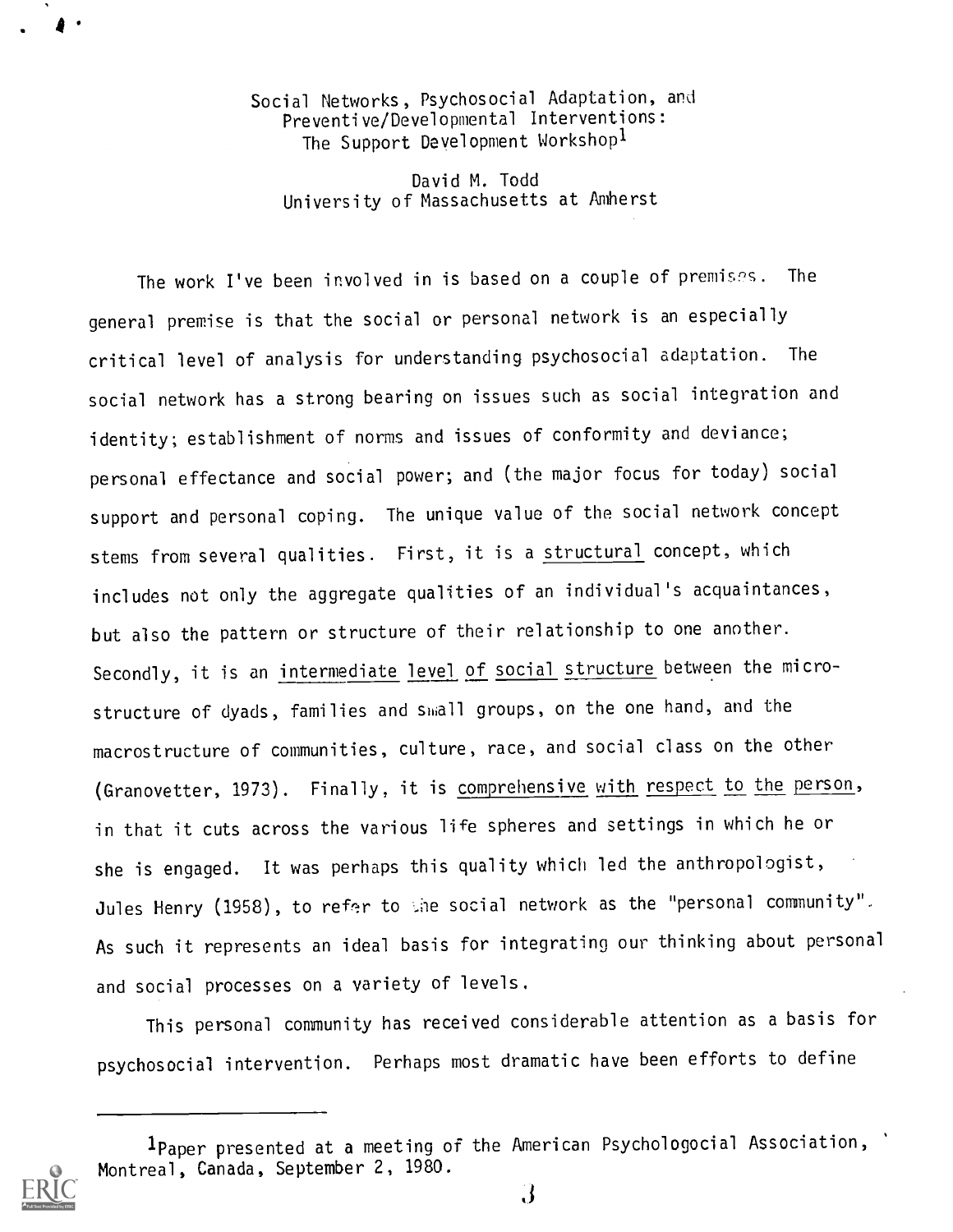clinical problems in network terms and to intervene directly with networks to ameliorate such problems (e.g. Speck and Attneave, 1973; Rueveni, 1979; Curtis, 1974). This approach to clinical intervention has several potential advantages. It defines the problem, or at least responsibility for addressing the problem, as existing within a natural social system. The function of the "therapist" is to help that system function more effectively in relation to the psychosocial well-being of its members. This work makes explicit a system which may have been previously implicit, and renders it more accessible to conscious use and development. Finally, such intervention may have effects which are reciprocal, radiating, and generative. That is, they may he beneficial to those in the network who provide support as well as those who receive help; these effects may spread through the network; and it may increase the adaptive potential of the network for dealing with future problems and promoting positive psychosocial development.

2

Obviously, these latter effects of a remedial network intervention are "preventive" in nature: They may prevent recurrence of problems and promote better coping in the future. What about the preventive use of network intervention when there is no "crisis"? Are there ways to work with these concepts which have the primary goal of positive development in "healthy" people?

Actually, many existing forms of intervention, such as community development and community organization, could be reformulated in network terms as preventive/developmental psychosocial interventions. Such formulations would require a theoretical model for the relationship between network characteristics, especially network structure, and notions of psychosocial adaptation and wellbeing. As a means to explore and develop such theory, I have used an action/ research approach called the Support Development Group. This approach is based on the assumption that teaching people to view their social world in network terms can, in some instances, be helpful to them. It can help them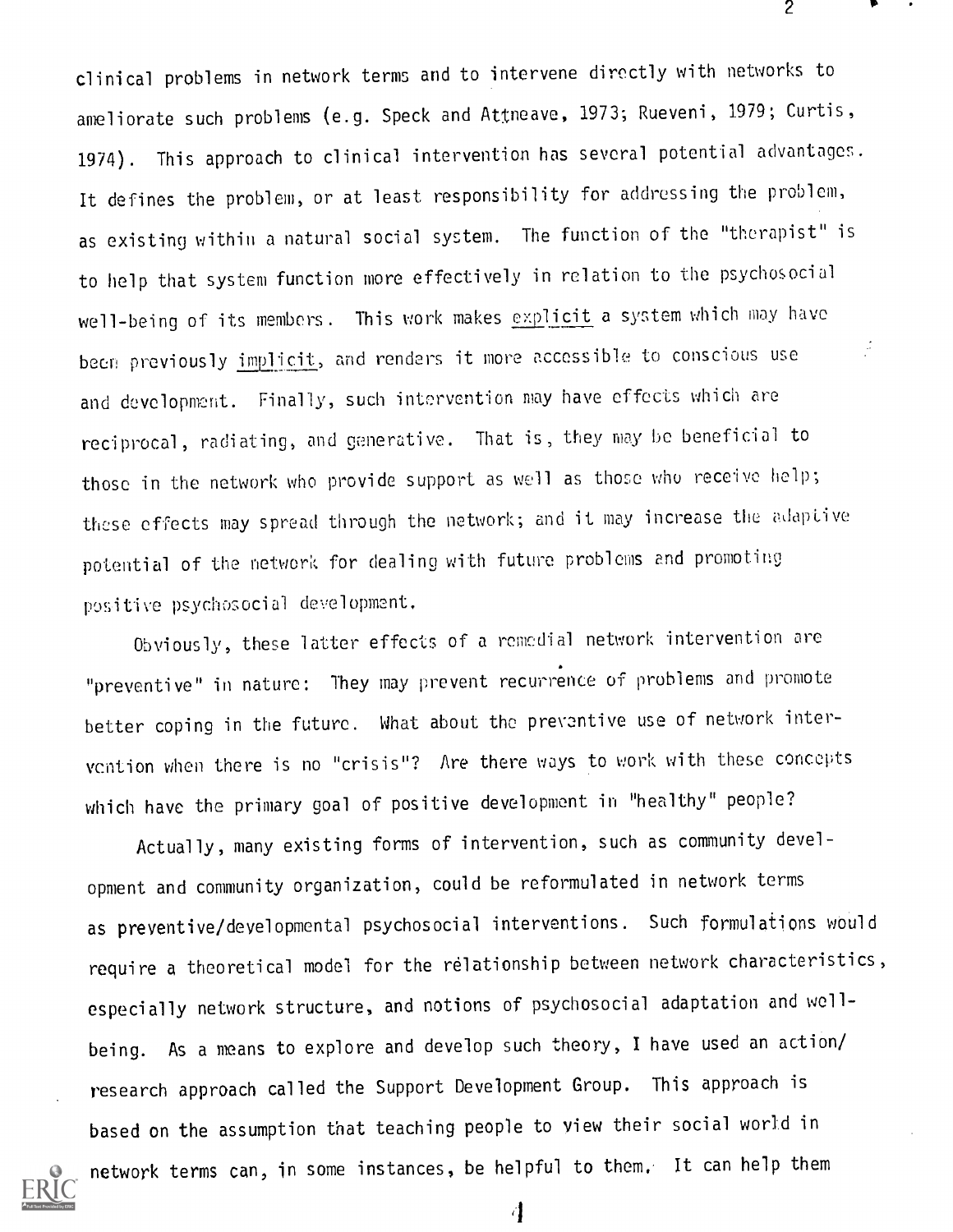make sense of their social experience and exercise some rational choice in dealing with their networks or attempting to change them individually or collectively.

# The Support Development Workshop

I will very briefly describe the format of the support development workshop and then focus on some ideas about networks and psychosocial adaptation which may be useful for preventing personal and social dysfunction and enhancing personal and social development. Some move details on the workshop are included in the appendix and others can be found in a chapter Ben Gottlieb and I wrote for a recent book on Social and Psychological Research in Commenty Settings (Gottlieb and Todd, in Nunoz, Snoudon and Kully, 1979),

The workshop includes four basic steps:  $(1)$  teaching a method for mappirg a social network and having participants draw such a map; (2) informal pier discussion about networks and support based on reactions to the mapping; (3) introducing some notions about network structure into the dialogue about support and coping; and (4) discussing implications for individual and/or collective action to encourage positive dialogue between participants and their networks.

(1) Mapping. Basic details of the mapping technique are presented on page two of the appendix  $^{\mathsf{c}}$ . When you go through these steps, you end up with a map of your network which represents your significant others, your psychological closeness to each of them, and the extent and nature of their connections to one another. It is a complex process which benefits from plenty of time to work, share reactions, formulate and revise until a representation of the network is achieved that seems valid to the person doing the mapping,

<sup>&</sup>lt;sup>2</sup> Another format for mapping has been developed by Carolyn Attneave and can be obtained by writing to her at 5206 Ivanhoe N,E,, Seattle, WA 98105,



 $\ddot{\phantom{a}}$ 

 $\ddot{5}$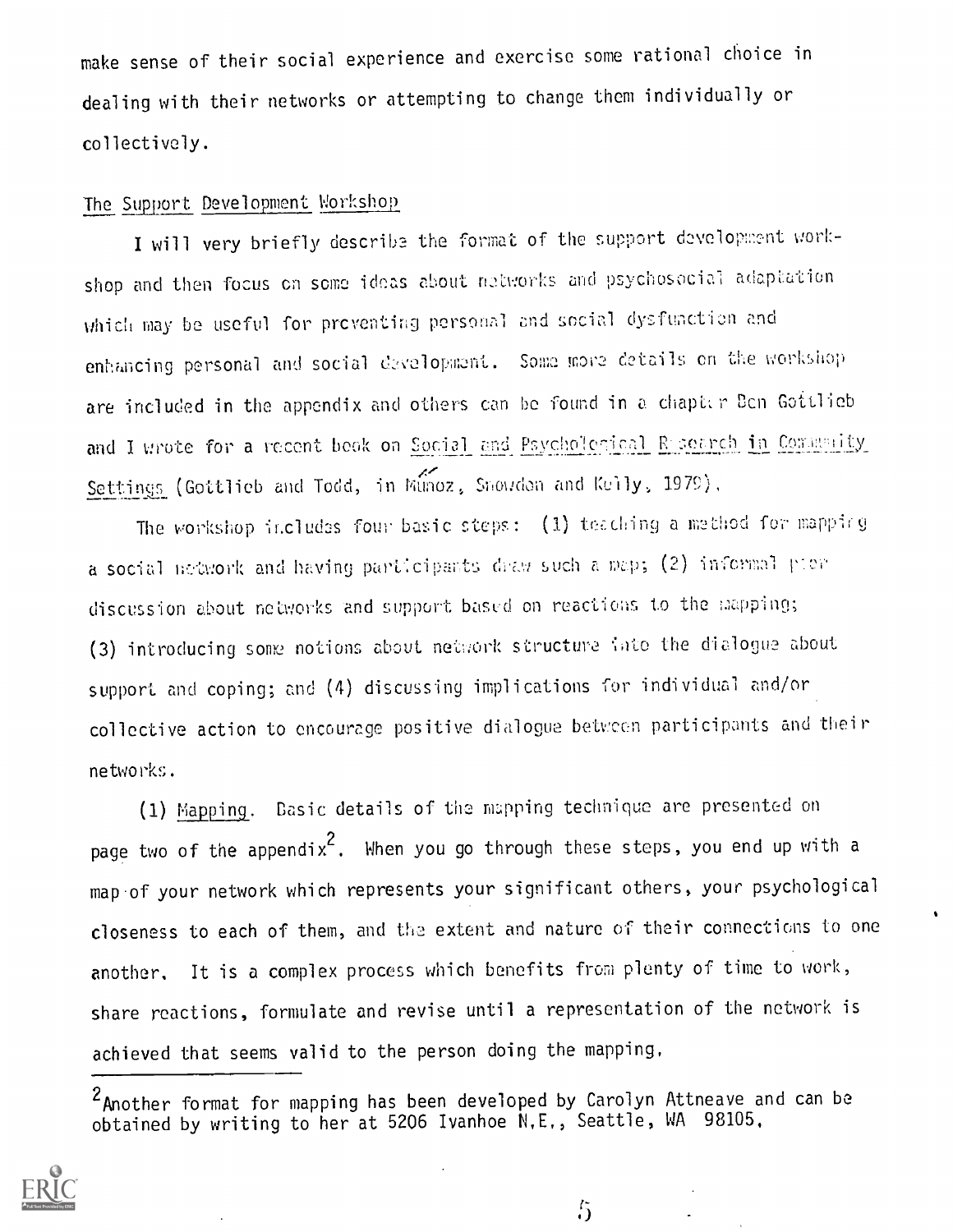(2) Informal Discussion. The mapping itself evokes a lot of reactions, and time is allowed for people to discuss their reactions and their maps if they wish in a relatively unstructured format. This discussion often focuses on the number of people in the networks, the relative closeness or intensity of relationships, changes that have taken place or are about to take place, and the nature and adequacy of social support. This eften includes a discussion of attitudes about seeking support when it is needed and accepting it when it is offered.

Introduction of Structural Relwork Concepts: Toward a Theoretical  $(3)$ Model of Naturark and Psychosocial Adaptation. The next step of the workshep is to introduce concepts of network structure into the discussion and explore ideas about the relationship between struture, social support, and personal coping. This introduction may be extensive and formal in some groups, or selective and informed in others. Right new, I'd like to focus on some of these ideas in a more formel way, to present one working theoretical model.

How are social networks, and especially network structure related to psychosocial adaptation and well-being? In the process of this work, I have drawn on existing literature and the workshops themselves to develop a theoretical model of networks, support and adaptation. At the present time, there is an exciting accumulation of theory, applied work, and empirical research which explores such notions and allows us to test some of the specific relationships they suggest. Rather than review this literature, I'll call your attention to a recent article by Roger Mitchell and Ed Trickett (1980) which reviews and integrates much of this information.<sup>3</sup> For now, I'll briefly outline the theoretical model I've been using which took as its starting point some ground-breaking work by Barry Wellman and his associates at the University of Toronto (Wellman, 1979).

<sup>30</sup>ther good sources for relevant literature are the Amorican Journal of Community Psychology, the Journal of Community Psychology, the Journal of Social Networks, and especially, Connections: The Bulletin of the International Network for Social Network Analysis. Information and/or membership for the latter can be obtained by<br>writing to INSNA, Structural Analysis Programme, University of Toronto, 563 Spadina Avenue, Toronto M5S 1A1, Canada.  $\mathbf{t}$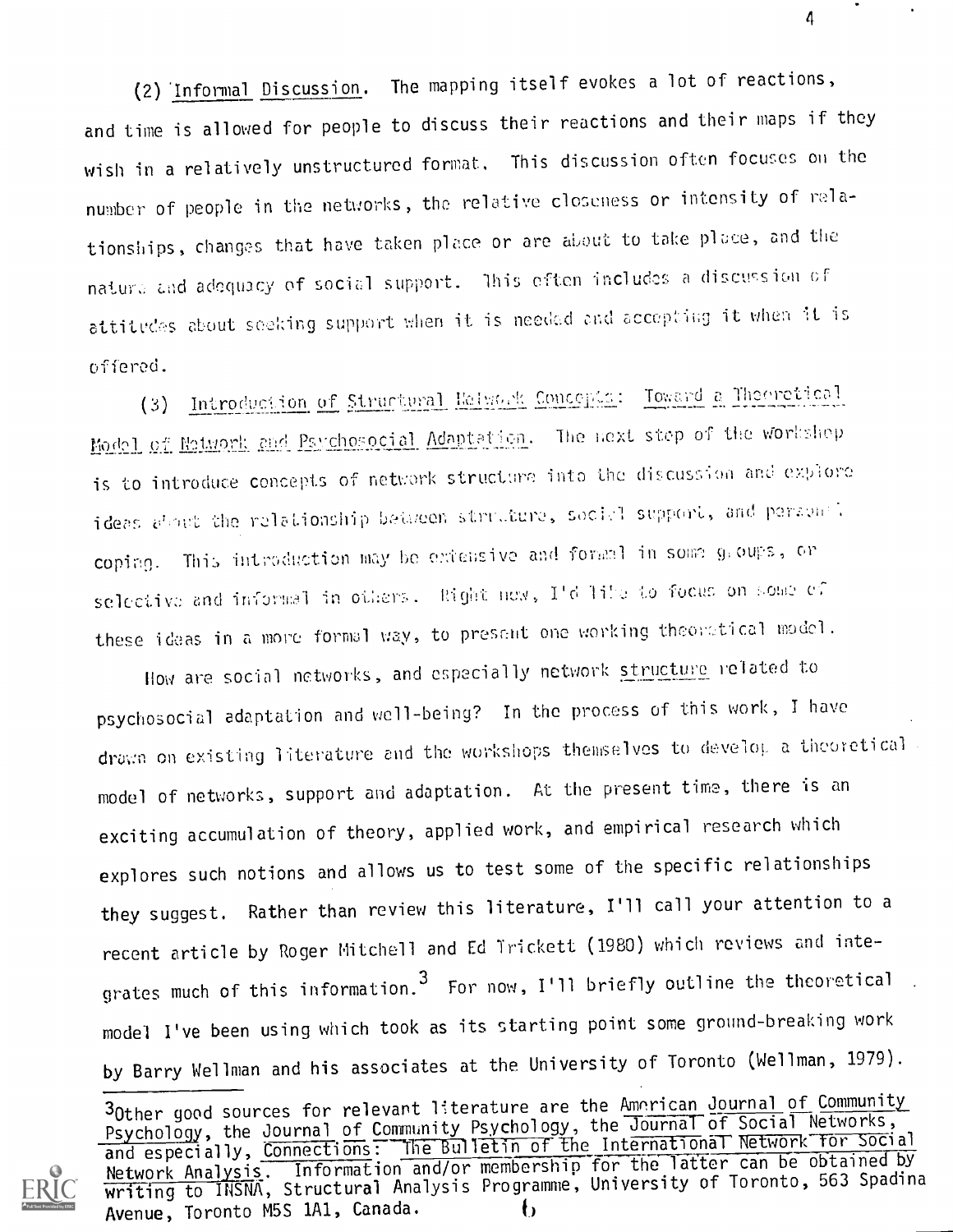This model draws on the notion of network density, or connectedness, as a key structural variable (see page three of the appendix). I have assumed that density is correlated with other structural qualities such as network size and permeability of boundaries. I don't know what the weight of empirical evidence is at this point on such correlations between structural variables, but I suspect that we will have to develop more differentiated typologies which might, for example, specify some consequences of large and small highdensity networks and large and small low-density networks. For the moment I have focused primarily on density as the central structural variable and looked at two extreme types: the integrated network and the dispersed network. I have also included one intermediate structure, the segmented network, which is most common in some populations, including mental health professionals and college students, In this network, there are discrete clusters or sectors of the network which are relatively unconnected and which may vary in density within clusters. I'll focus here on the two extremes.

 $\mathfrak{b}$ 

What social processes are correlated with these differences in network structure? I've focused on relationships. coraunication, and norms. I expect the relationships in the integrated network are more likely to be close and emotionally significant (though not necessarily positive), whereas relationships in the dispersed network may be less close and more focused on specific functional or instrumental exchanges. Communication would be more extensive in the integrated network, given the multiple paths information can travel, and norms might be expected to be more consistent, more firmly enforced, and based more strongly on committment and obligation. Communication in the dispersed network, on the other hand, may be more limited and selective, and norms more diffuse or varried and based on exchange and reciprocity.



 $\gamma$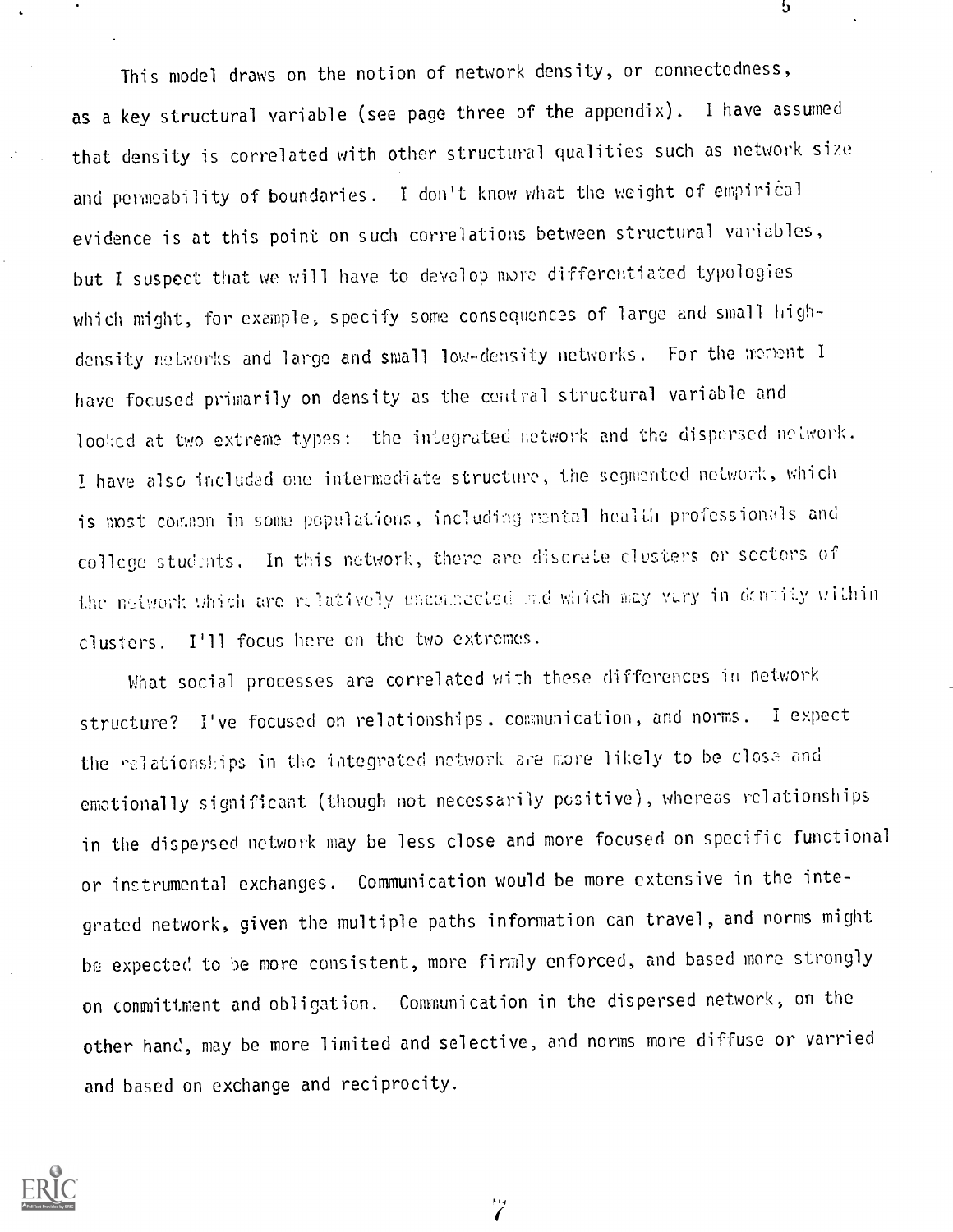What then about social support? The "density hypothesis" originally advanced by Wellman and his associates was a nicely "conditional" one. It suggested that the dense network with its strong ties would provide strong emotional support, while the dispersed network, with its extensive functional ties, would provide high access to information and tangible resources. I believe the evidence suggests there is some truth in that hypothesis, but that the situation is considerably more complex than that.

In the integrated network, for example, I believe that numturent support may be conditional on at least three factors, (a) Network norms for support must be positive. Carolyn Attacave (1969) has described a highly integrated tribal network in which the norms were highly destructive for personal and social well-luring, and we have the notion of the enmeshed fumily in the schizophrenia literature. (b) The prevision of support may be conditional on good behavior. The importance of this factor was criginally brought home to me through a fascinating and unfortunately neglected chapter by Jack Glidewell in the Handbook of CMM (Glidewell, 1972). More recently, Bart Hirsch's work (1980) suggests that high density networks were less supportive than low density networks for woman in transition, possibly because high density networks are less tolerant of personal change. (c) Finally, the actualization of social support will depend on whether it is accepted (Tolsdorf, 1976). This is an important individual difference which may be highly affected by the extent to which support is interlaced with issues of conformity, autonomy and control in the dense network. Under some of these conditions, the presence or absence of key support roles -- such as confidant, advocate, or link to outside resources -- may be critical for the individual's adaptive efforts.

The critical issues in the dispersed network have to do with social and personal conditions which allow the provision of necessary emotional support and the actualization of the potential for high instrumental support. Again,



 $\beta$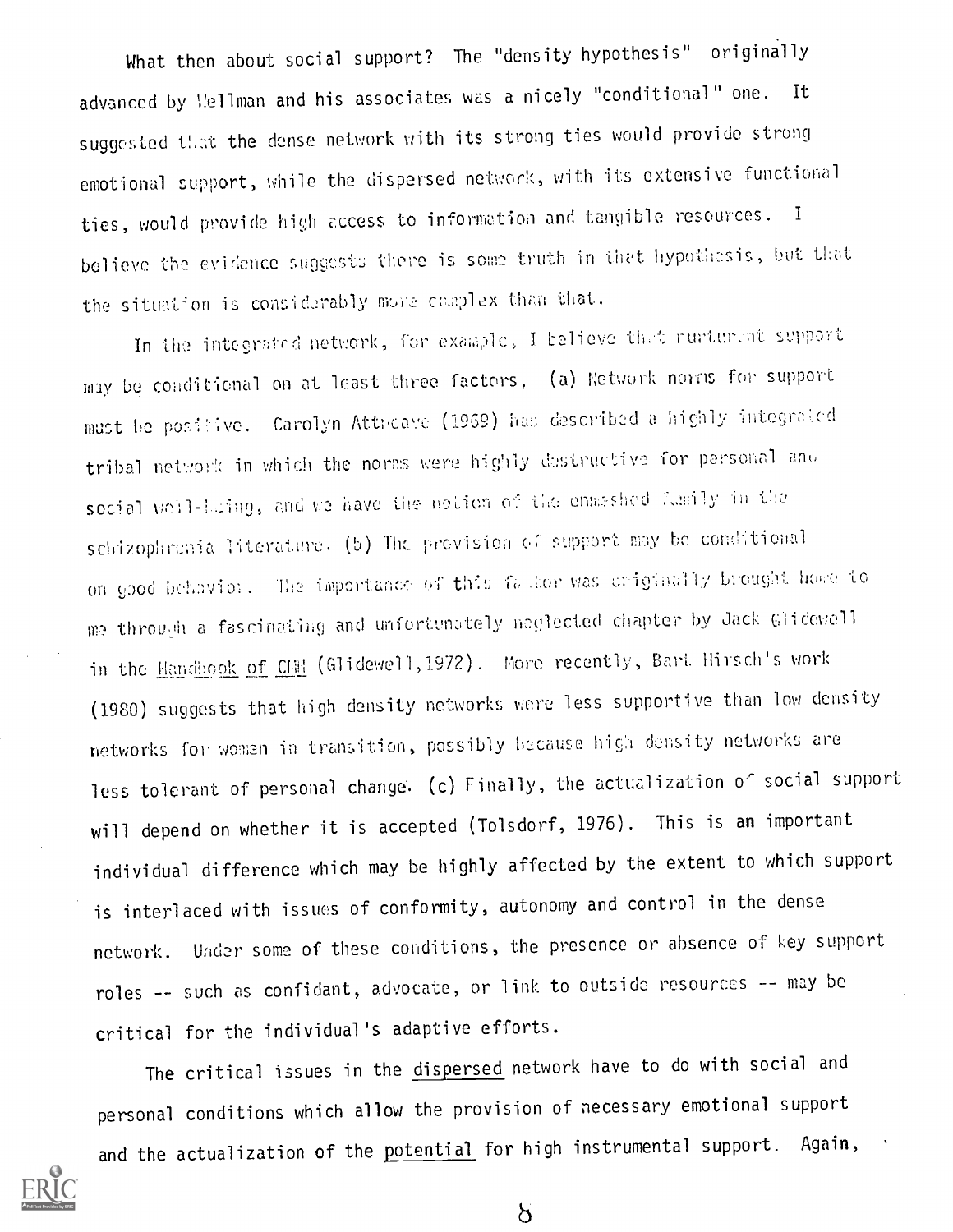I would expect that network norms are important, particularly in the extent to which they proscribe cooperative or competitive interaction. The low density network which is simply disengaged, or small and impoverished, is unlikely to be supportive in any sense. Personal coping issues in the dispersed network include (a) active seeking of support, (b) the management and utilization of diversity, and (c) the location, creation and maintenance of structures for emotional support and cooperative exchange. Again, these processes may be enhanced by the presence of key support persons who serve as emotional supporters or buffers, brokers, or linkers, c) mobilizers and activists in relation to the dispersed network.

 $\mathcal{I}$  and  $\mathcal{I}$ 

(4) Action. When ideas like these are introduced into Support Development Workshops, they often seem to be constructive aids to analysis and problemsolving. These concepts give people a basis for making sense of their own complex social realities and seeing pailerns or streetures which were previously implicit. They focus on the strengths and weaknesses of different structures rather than a simple good/bad distinction. They acknowledge the importance and validity of individual differences and encourage an open-minded attitude about such differences. And finally, these ideas affirm the active role of individuals in responding to, maintaining, or changing the structures in which they participate. I think the presence of these qualities in much of the work and literature now appearing in this area bodes well for the continuing development of social network ideas which can guide interventions for improving the well-being of persons and communities.

The specific intervention I have described is a somewhat narrowly educational one, Fortunately it is one which seems to be educational in both directions, as it has been a very productive source of ideas about these issues. As we understand more about these processes, other forms of intervention become increasingly

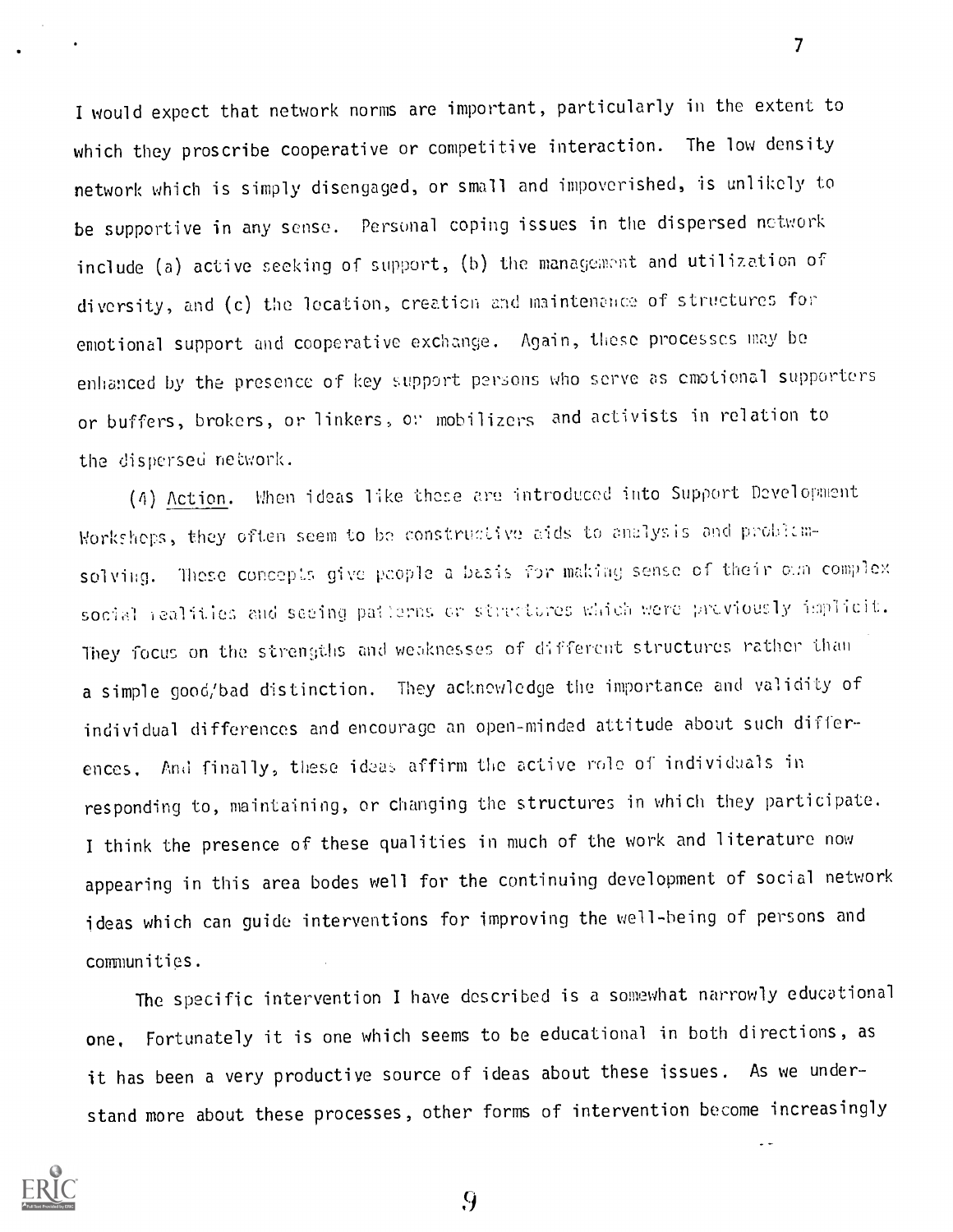possible and appropriate. This past semester, a graduate practicum team expanded the design of the Support Development Workshop in two directions: (1) they added a network simulation as an opportunity for participants to extend their learning of network concepts to a more experiential form, and (2) they wanted to work with people who were part of an ongoing social structure -- a dormitory corridor. Unfortunately, from the standpoint of exploring these ideas (though not in other respecta), the dialogue with students on the corridor took on a life of its own, and by the time an extensive entry process was negotiated, there was no time left in the semester to do the workshop! However, the social nutwork concept is well-suited to linking to larger social structures and such linking further expands the usefulness of the concept to community psychology.<sup>4</sup>



<sup>&</sup>lt;sup>4</sup>Materials and references on the use of social network concepts in relation to neighborhood and human services can be obtained from David Biegel, School of Social Work, University of Pittsburgh and W. Robert Curtis, Social Matrix Research, Inc., P. O. Box 9128, Boston, MA 02114.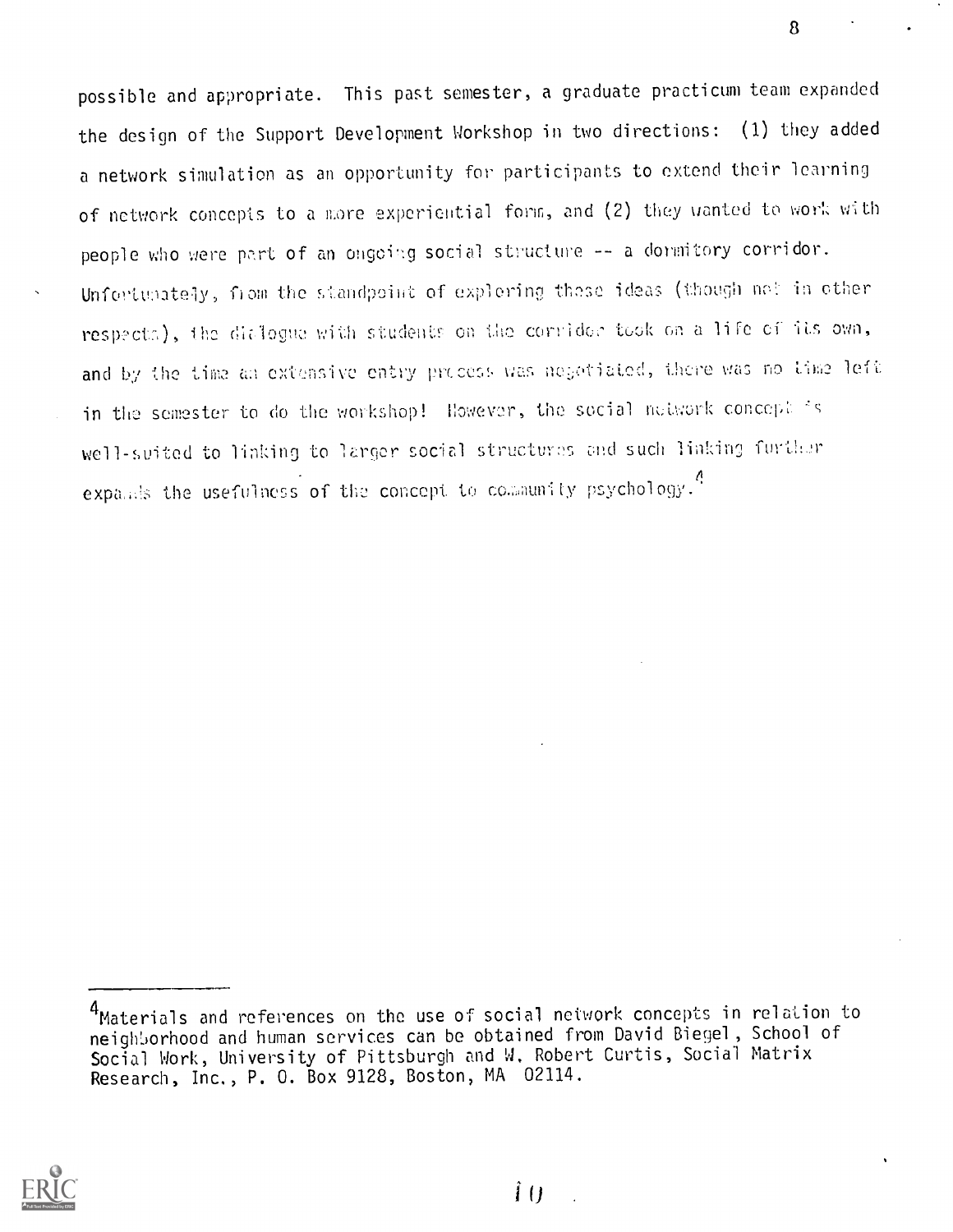#### REFERENCES

- Attneave, C.L. Therapy in tribal settings and urban network intervention. Family Process, 1969, 192-210.
- Curtis, W.R. Team problem-solving in a social network. Psychiatric Annals, 1974,<br>4 (12).  $\frac{4}{12}$  (12).
- Glidewell, J.C. A social psychology of mental health. In: Golann, S. and<br>Glidewell, J.C. A social psychology of community mental health. Englewood Cliffs, Eisdorfer, C. (Eds.) Handbook of community mental health. Englewood Cliffs, NJ: Prentice-Hall, 1972.
- Gottlieb, B.H. and Todd, D.M. Characterizing and promoting social support in natural settings. in: Munoz, R., Snowdon, L., and Kelly, J. (Eds.) Social and Psychological Research in Community Settings. San Francisco: Jossey-<br>Bass, 1979. Bass, 1979.
- Granovetter, M.S. The strength of weak ties. <u>American Journal of Sociology</u>, 1973, 78, 1360-1380.
- Henry, J. The personal community and its invariant properties. American Anthropologist, 1958, 60, 827-831.
- Hirsch, B. Natural support systems and coping with major life changes. American Journal of Community Psychology, 1980, 8, 153-166.
- Mitchell, R.E. and Trickett, E.J. Social networks as mediators of social support: An analysis of the effects and determinants of social networks. Community Mental Health Journal, 1980, 16(1), 27-44.
- Rueveni, U. <u>Networking Families in Crisis: Intervention Strategies with</u><br>Now York: Human Sciences Press, 1979. eni, U. Networking Families ... New York: Human Sciences Press, 1979.<br>Families and Social Networks. New York: Human Sciences Press, 1979.
- Speck, R.V. and Attneave, C.L. Family Networks. New York: Vintage Books, 1973.
- Tolsdorf, C.C. Social networks, support, and coping: An exploratory study. Family Process, 1976, 15,407-417.
- Wellman, B. The community question: The intimate networks of East Yonkers. American Journal of Sociology, 1979, 84, 1201-1231.

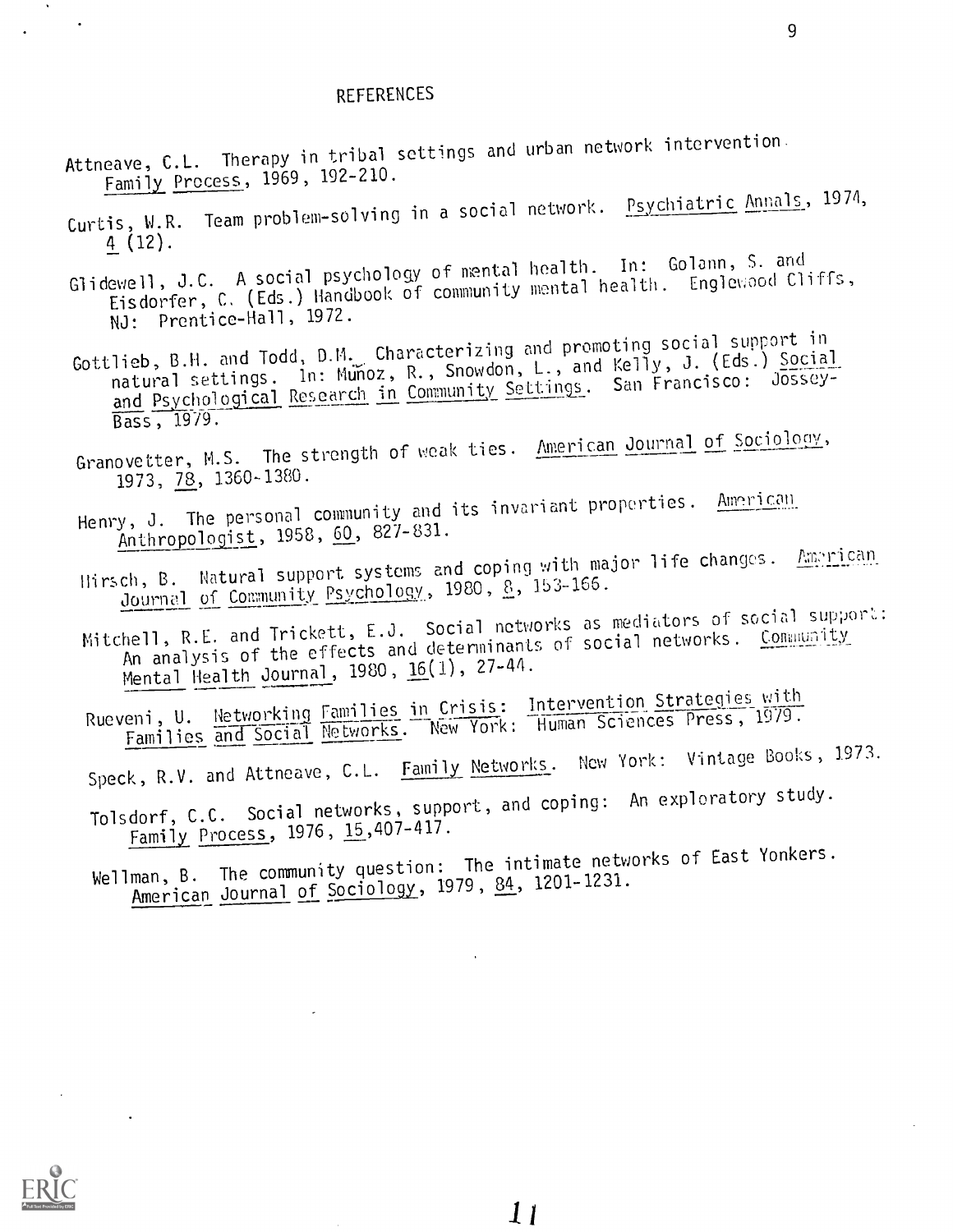# WORKSHOP ON PERSONAL NETWORK MAPPING

Outline of the Workshop:

1. Introduction. The importance of relationships and social support for general well-being and coping with crises. Social network as a way to think about patterns of relationship and how they affect you.

2. Mapping Your Personal Network. A structured process of network mapping and maps. (Disclosure of network maps to others will be volunatry.)

3. Theory and Discussion: Social Network Patterns and Social Support. Theory that relates network structure to social support and other factors that affect the supportiveness of networks. Discussion of network maps in terms of these ideas.

4. Application: Network Awareness and Problem-Solving for Self and Others. Discussion of how to use network ideas and techniques for improving your own support system and for guiding your actions as a helper or change agent.



<sup>1</sup>This workshop was prepared by David Todd, Department of Psychology, University of Massachusetts, Amherst, MA. It is based on work supported by a Faculty Research Grant at the University of Massachusetts. The format presented here was designed for a Support Network Conference sponsored by the Franklin-Hampshire Community Mental Health Center in Old Deerfield, MA in 1977. This revision was prepared as a handout for a symposium at the American Psychological Association Meeting in Montreal on September 3, 1980. Other versions which include a greater emphasis on the collection of data for research are available.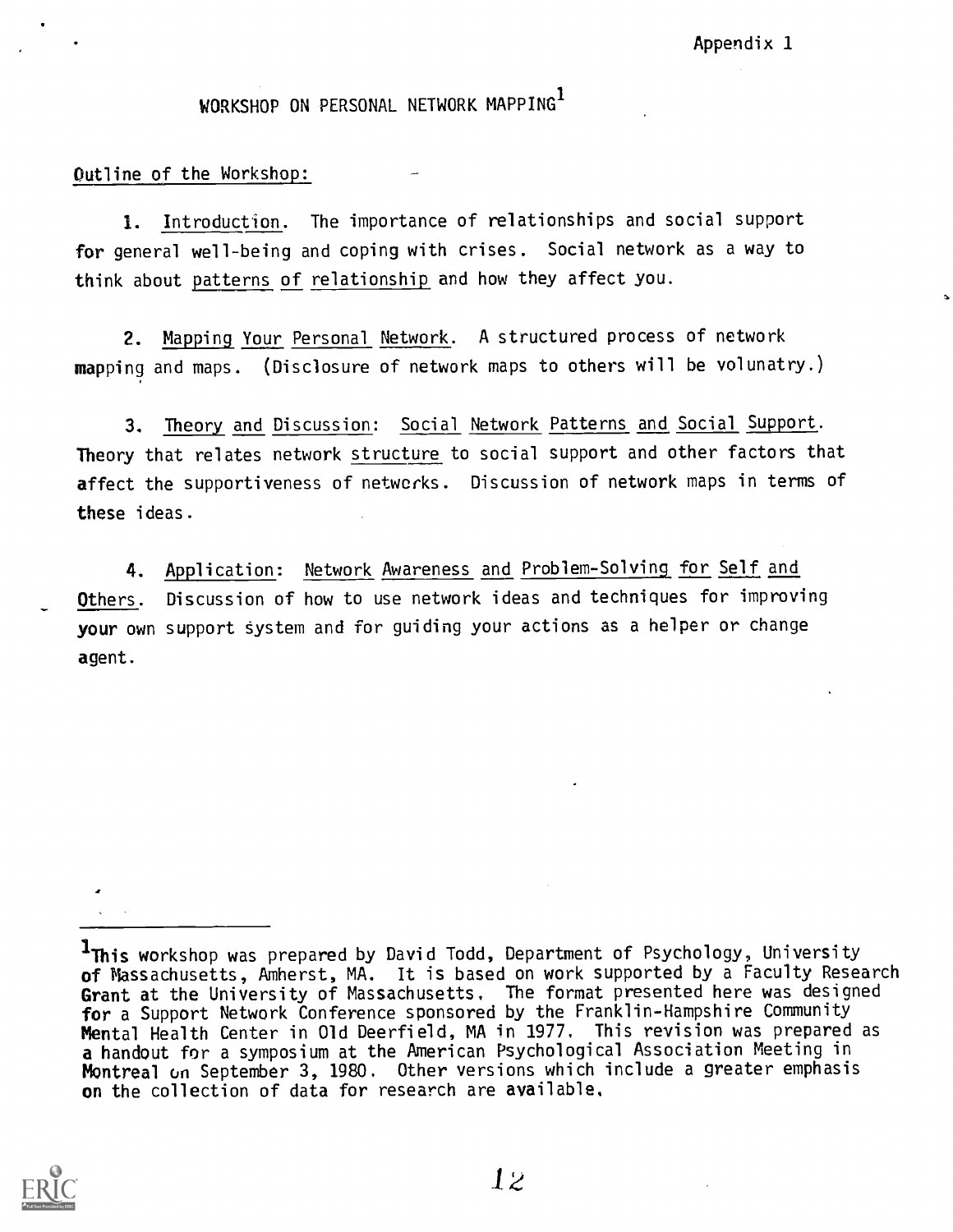

Inner circle: Zone of Intimacy Middle ring: Intermediate Zone Outer ring: Zone of Acquaintance



1 ,1

 $\label{eq:2} \frac{1}{2} \frac{1}{2} \frac{1}{2} \frac{1}{2} \frac{1}{2} \frac{1}{2} \frac{1}{2} \frac{1}{2} \frac{1}{2} \frac{1}{2} \frac{1}{2} \frac{1}{2} \frac{1}{2} \frac{1}{2} \frac{1}{2} \frac{1}{2} \frac{1}{2} \frac{1}{2} \frac{1}{2} \frac{1}{2} \frac{1}{2} \frac{1}{2} \frac{1}{2} \frac{1}{2} \frac{1}{2} \frac{1}{2} \frac{1}{2} \frac{1}{2} \frac{1}{2} \frac{1}{2} \frac{$ 

e i stron

Append;  $\times$  3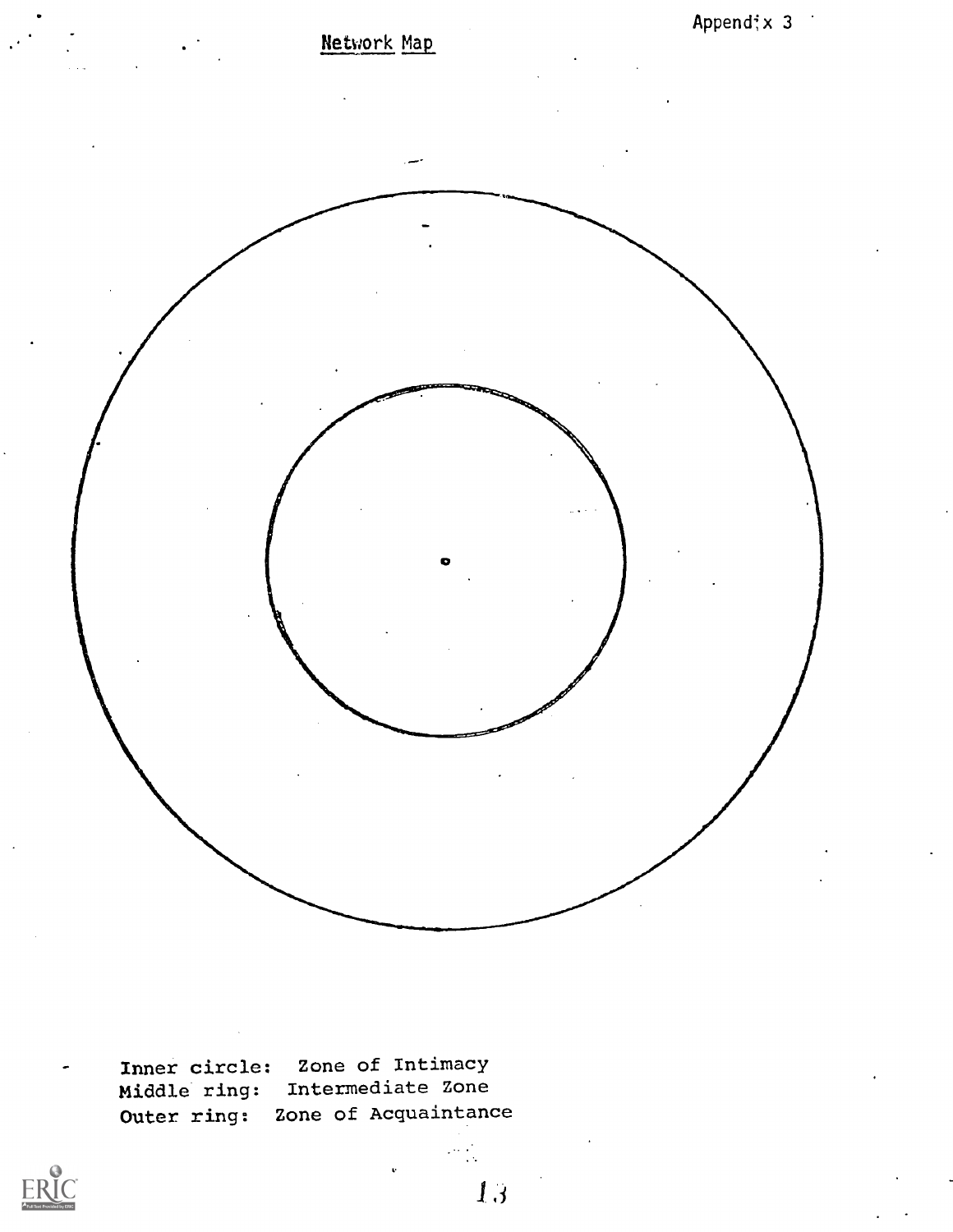# SOCIAL NETWORKS, PERSONAL COPING AND SOCIAL SUPPORT; A THEORETICAL MODEL

|                                    | Integrated Network                                                                                                                                                               | Segmented Network                                                                                      | Dispersed Network                                                                  |
|------------------------------------|----------------------------------------------------------------------------------------------------------------------------------------------------------------------------------|--------------------------------------------------------------------------------------------------------|------------------------------------------------------------------------------------|
|                                    |                                                                                                                                                                                  |                                                                                                        |                                                                                    |
| Network Structure :                | Highly connected<br>Smaller, Closed boundary                                                                                                                                     | Segments differ                                                                                        | Loosely connected<br>Larger, Open boundary                                         |
| Relationships:                     | More intimate<br>Similar<br>Multidimensional                                                                                                                                     | Limited between segments<br>Segments differ                                                            | More instrumental<br>Diverse<br>Unidimensional                                     |
| Communication:                     | Extensive                                                                                                                                                                        | Segmented                                                                                              | Limited, selective                                                                 |
| Norms & Autonomy:                  | Consistent norms<br>Commitment and Obligation<br>High conformity<br>Low privacy                                                                                                  | Potential differences<br>between segments                                                              | Diffuse norms<br>Exchange and reci-<br>procity<br>High autonomy<br>High privacy    |
| Social Integration:                | High                                                                                                                                                                             | Segments differ                                                                                        | Low                                                                                |
| Availability of<br>Social Support: | High nurturance if network<br>norms are positive (may<br>be conditional on good<br>behavior)<br>Limited instrumental<br>(e.g. access to informa-<br>tion and tangible resources) | Segments differ                                                                                        | High instrumental if<br>network norms are<br>for cooperation<br>Limited nurturance |
| Key Support Roles:                 | Confidant<br>Advocate<br>Bridge to outside                                                                                                                                       | Sector-spanner                                                                                         | <u>дррела</u><br>Integrator/linker<br>Mobilizer/activist<br>Broker/buffer          |
| Personal Coping Issues:            | Conformity/Deviance<br>Accepting support<br>Negotiating control/autonomy                                                                                                         | Managing boundaries and<br>differences between<br>segments<br>$\left\lfloor \frac{r}{r} \right\rfloor$ | Seeking support<br>Managing diversity<br>Creating structures                       |
| 14                                 |                                                                                                                                                                                  |                                                                                                        |                                                                                    |

**ERIC**